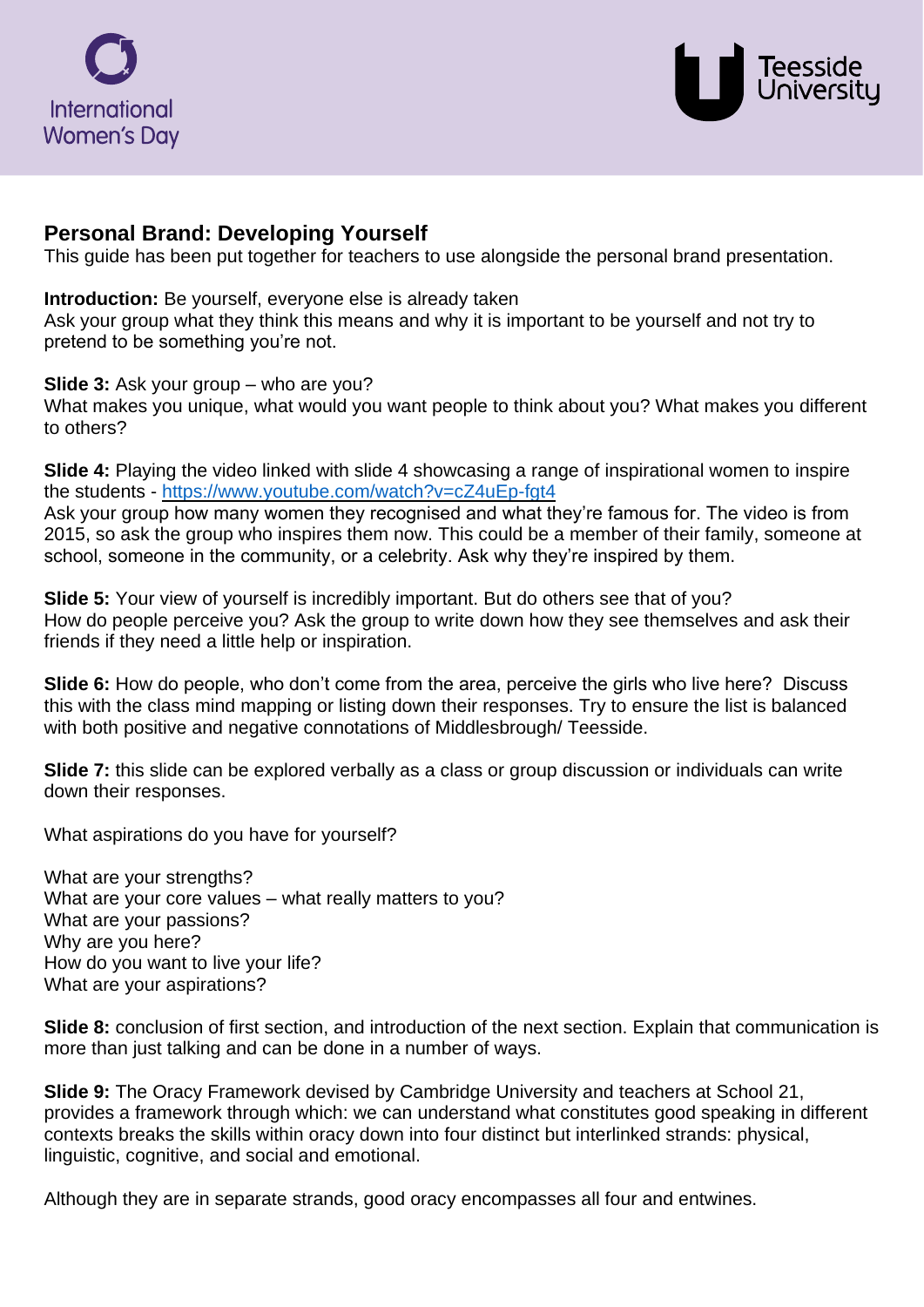



**Slides 10 and 11:** let the class explore different body langue stances, facial expressions, and vocal tones to express or convey different emotions. Ask a volunteer from the group to show excitement, disappointment, anxiety etc. without using those words. They can only use facial expressions, tone, and actions.

**Slide 12 and 13:** Linguistics, and common errors in language

**Slide 14:** Compare the broad Middlesbrough non-standard English text and switch the sentences into standard English. This could be a written task if you wish so.

**Slide 15:** Notes from Deborah Fawcett and Emma Coupe (Tees Valley Education Trust) :Don't speak unless you have an opinion based on something you know about/ have the confidence to speak about.

Be careful who influences you. Beauty only takes you so far, without opinions/ being able to listen to others you cannot form relationships beyond the superficial.

[https://www.bing.com/videos/search?q=love+island+brexit&adlt=strict&view=detail&mid=F997B9E49](https://www.bing.com/videos/search?q=love+island+brexit&adlt=strict&view=detail&mid=F997B9E495FAEC45AA0BF997B9E495FAEC45AA0B&&FORM=VRDGAR&ru=%2Fvideos%2Fsearch%3Fq%3Dlove%2Bisland%2Bbrexit%26FORM%3DHDRSC3) [5FAEC45AA0BF997B9E495FAEC45AA0B&&FORM=VRDGAR&ru=%2Fvideos%2Fsearch%3Fq%3](https://www.bing.com/videos/search?q=love+island+brexit&adlt=strict&view=detail&mid=F997B9E495FAEC45AA0BF997B9E495FAEC45AA0B&&FORM=VRDGAR&ru=%2Fvideos%2Fsearch%3Fq%3Dlove%2Bisland%2Bbrexit%26FORM%3DHDRSC3) [Dlove%2Bisland%2Bbrexit%26FORM%3DHDRSC3](https://www.bing.com/videos/search?q=love+island+brexit&adlt=strict&view=detail&mid=F997B9E495FAEC45AA0BF997B9E495FAEC45AA0B&&FORM=VRDGAR&ru=%2Fvideos%2Fsearch%3Fq%3Dlove%2Bisland%2Bbrexit%26FORM%3DHDRSC3)

## **Slide 16:** Activity

One player begins by saying, "If I ran the world, I would… because…"and describe what you would do and why

The next person must say, "I couldn't disagree more because…" and explain why they disagree (even if they don't!)

Now repeat step one and two with the next players.

**Slide 17:** Fundamentally, speaking is a social activity.

Although on occasion we may talk to ourselves, most speaking tends to be in the form of dialogue with others or to an audience.

Confidence and interactions with others: how we conduct ourselves within a group, present ourselves to an audience, and listen effectively to others.

Judging the balance between sharing ideas and allowing enough time and space for others to share theirs during group discussion is an important social and emotional skill.

Similarly, listening closely to what others are saying and responding appropriately in a group situation as well as reading the mood of the room when speaking to an audience, all require social and emotional awareness.